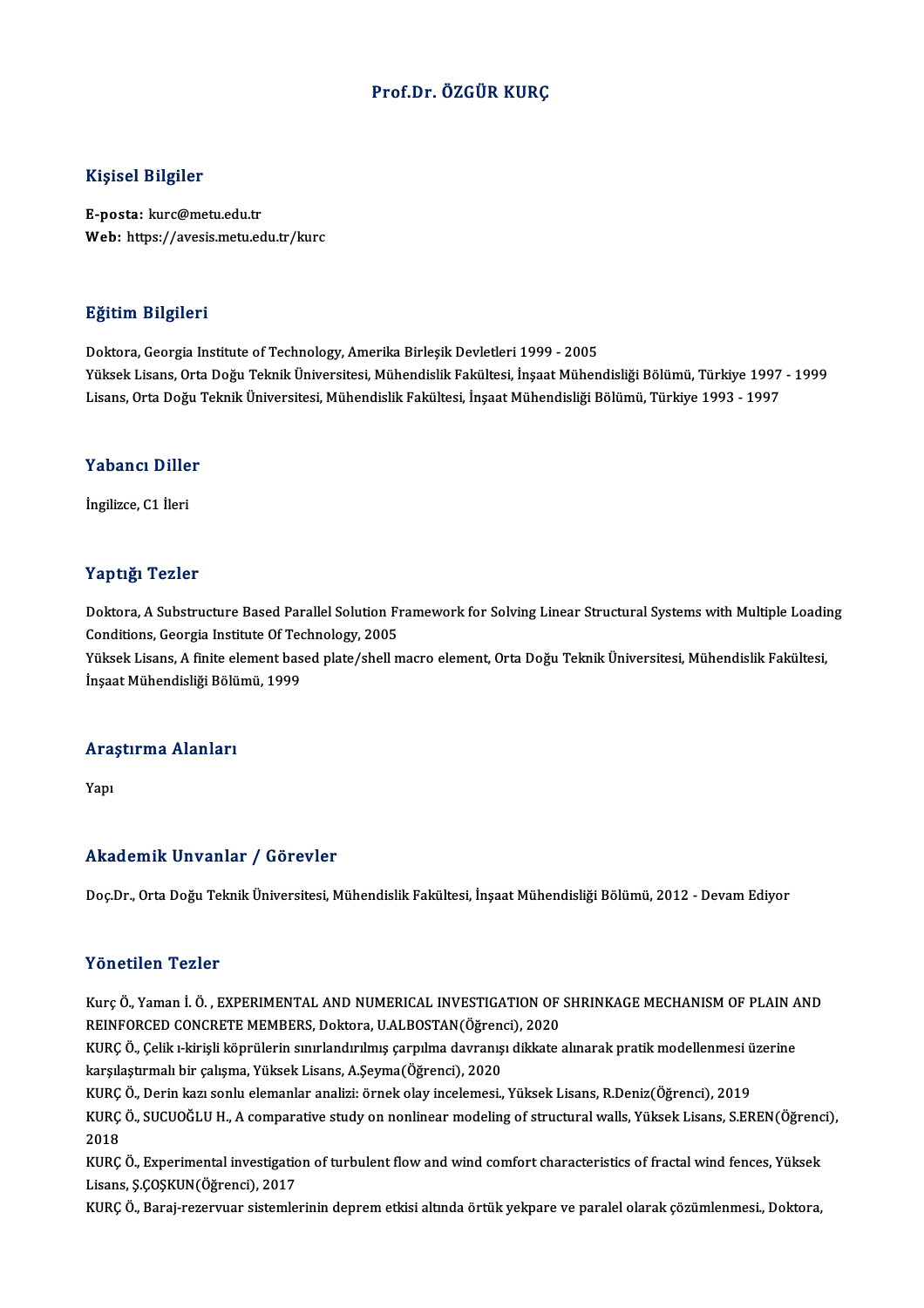S.Özmen(Öğrenci),2016

S.Özmen(Öğrenci), 2016<br>KURÇ Ö., IMPLICIT MONOLITHIC PARALLEL SOLUTION ALGORITHM FOR SEISMIC ANALYSIS OF DAM-RESERVOIR<br>SYSTEMS, Dektora S.ÖZMEN(Öğrengi), 2016 S.Özmen(Öğrenci), 2016<br>KURÇ Ö., IMPLICIT MONOLITHIC PARALLEL S<br>SYSTEMS, Doktora, S.ÖZMEN(Öğrenci), 2016<br>KURÇ Ö. Van mühandialiği danay yarıları isin KURÇ Ö., IMPLICIT MONOLITHIC PARALLEL SOLUTION ALGORITHM FOR SEISMIC ANALYSIS OF DAM-RESE<br>SYSTEMS, Doktora, S.ÖZMEN(Öğrenci), 2016<br>KURÇ Ö., Yapı mühendisliği deney verileri için bir web arayüzü ve veritabanı yapısı tasarım

SYSTEMS, Doktora, S.ÖZMEN(Öğrenci), 2016<br>KURÇ Ö., Yapı mühendisliği deney verileri için bir web arayüzü ve veritabanı yapısı tasarımı., Yüksek Lisans,<br>T.Kurt(Öğrenci), 2014 KURÇ Ö., Yapı mühendisliği deney verileri için bir web arayüzü ve veritabanı yapısı tasarımı., Yüksek Lisans,<br>T.Kurt(Öğrenci), 2014<br>KURÇ Ö., Betonarme kolonlar için sayısal görüntü işleme temelli yarı otomatik donatı ölçme

T.Kurt(Öğrenci), 2014<br>KURÇ Ö., Betonarme kolonlar için sayısal<br>Yüksek Lisans, M.Usman(Öğrenci), 2014<br>KURC Ö. A somnutor vision based matho KURÇ Ö., Betonarme kolonlar için sayısal görüntü işleme temelli yarı otomatik donatı ölçme ve belirleme yöntemi.,<br>Yüksek Lisans, M.Usman(Öğrenci), 2014<br>KURÇ Ö., A computer vision based method for semi-automated rebar detec

Yüksek Lisans, M.Usman(Öğrenci), 2014<br>KURÇ Ö., A computer vision based method for semi-automated rebar detection and measurement of reinforced concrete<br>columns, Yüksek Lisans, M.USMAN(Öğrenci), 2014 KURÇ Ö., A computer vision based method for semi-automated rebar detection and measurement of reinforced concr<br>columns, Yüksek Lisans, M.USMAN(Öğrenci), 2014<br>KURÇ Ö., Design of a web based interface and database structure

columns, Yüksek Lisans, M.USM.<br>KURÇ Ö., Design of a web based<br>Lisans, T.KURT(Öğrenci), 2014<br>KURÇ Ö. A METHODOLOCY FOR KURÇ Ö., Design of a web based interface and database structure for structural engineering experiment data, Yükse<br>Lisans, T.KURT(Öğrenci), 2014<br>KURÇ Ö., A METHODOLOGY FOR REAL-TIME SENSOR-BASED BLOCKAGE ASSESSMENT OF BUILD

Lisans, T.KURT(Öğrenci), 2014<br>KURÇ Ö., A METHODOLOGY FOR REAL-TIME SENSOR-BASED BLOCKAGE ASSESSMENT OF BUILDING STRUCTURES<br>DURING EARTHQUAKES, Yüksek Lisans, T.ERGİN(Öğrenci), 2013 KURÇ Ö., A METHODOLOGY FOR REAL-TIME SENSOR-BASED BLOCKAGE ASSESSMENT OF BUILDING STRUCTURES<br>DURING EARTHQUAKES, Yüksek Lisans, T.ERGİN(Öğrenci), 2013<br>KURÇ Ö., POLAT M. U. , Nonlinear analysis of reinforced concrete frame

DURIN<br>KURÇ<br>2013<br><sup>VURC</sup> KURÇ Ö., POLAT M. U. , Nonlinear analysis of reinforced concrete frame structures, Yüksek Lisans, G.KORAY(Öğrenci),<br>2013<br>KURÇ Ö., Implementation of coupled thermal and structural analysis methods for reinforced concrete st

2013<br>KURÇ Ö., Implementation of coupled t<br>Lisans, U.ALBOSTAN(Öğrenci), 2013<br>UZOL O. KURÇ Ö. Evnerimentel and t KURÇ Ö., Implementation of coupled thermal and structural analysis methods for reinforced concrete structures, Y<br>Lisans, U.ALBOSTAN(Öğrenci), 2013<br>UZOL O., KURÇ Ö., Experimental and numerical investigation of the wind effe

Lisans, U.ALBOSTAN(Öğrenci), 2013<br>UZOL O., KURÇ Ö., Experimental and numerical investigation of the wind effects on long span bridge decks, Yüksek<br>Lisans, I.ASHTİANİ(Öğrenci), 2011 UZOL O., KURÇ Ö., Experimental and numerical investigation of the wind effects on long span bridg<br>Lisans, I.ASHTİANİ(Öğrenci), 2011<br>KURÇ Ö., Investigation of wind effects on tall buildings through wind tunnel testing, Yüks Lisans, I.ASHTİANİ(Öğrenci), 2<br>KURÇ Ö., Investigation of wind<br>B.KAYIŞOĞLU(Öğrenci), 2011<br>CETİN K.Ö., KURÇ Ö. Parallalı

KURÇ Ö., Investigation of wind effects on tall buildings through wind tunnel testing, Yüksek Lisans,<br>B.KAYIŞOĞLU(Öğrenci), 2011<br>ÇETİN K. Ö. , KURÇ Ö., Parallel solution of soil-structure interaction problems on PC clusters B.KAYIŞOĞLU(Öğrenci), 2011<br>ÇETİN K. Ö. , KURÇ Ö., Parallel sol<br>T.BAHÇECİOĞLU(Öğrenci), 2011 CETİN K. Ö. , KURÇ Ö., Parallel solution of soil-structure interaction problems on PC clusters, Yükse<br>T.BAHÇECİOĞLU(Öğrenci), 2011<br>KURÇ Ö., Solution of sparse systems on GPU architecture, Yüksek Lisans, A.LÜLEÇ(Öğrenci), 2

T.BAHÇECİOĞLU(Öğrenci), 2011<br>KURÇ Ö., Solution of sparse systems on GPU architecture, Yüksek Lisans, A.LÜLEÇ(Öğrenci), 2011<br>KURÇ Ö., A web-based database for experimental structural engineering research, Yüksek Lisans, Ö.U KURÇ Ö., Solution of sparse systems on GPU architecture, Yüksek Lisans, A.LÜLEÇ(Öğrenci), 2011<br>KURÇ Ö., A web-based database for experimental structural engineering research, Yüksek Lisans, Ö.UMUT(Öğrenci),<br>2010<br>KURÇ Ö., A KURÇ Ö., A web-based database for experimental structural engineering research, Yüksek Lisans, Ö.UMUT(Öğrenci),<br>2010<br>KURÇ Ö., A web based multi user framework for the design and detailing of reinforced concrete frames - be

Lisans,E.BURAK(Öğrenci),2009 KURÇ Ö., A web based multi user framework for the design and detailing of reinforced concrete frames - beams, Y<br>Lisans, E.BURAK(Öğrenci), 2009<br>KURÇ Ö., Linear static analysis of large structural models on PC clusters, Yüks

Lisans, E.BURAK(Öğrenci), 2009<br>KURÇ Ö., Linear static analysis of large structural models on PC clusters, Yüksek Lisans, S.ÖZMEN(Öğrenci), 2009<br>KURÇ Ö., A web based multi-user framework for the design and detailing of rein KURÇ Ö., Linear static analysis o<br>KURÇ Ö., A web based multi-use<br>Lisans, G.ÜNAL(Öğrenci), 2009

# Lisans, G.ÜNAL(Öğrenci), 2009<br>SCI, SSCI ve AHCI İndekslerine Giren Dergilerde Yayınlanan Makaleler

- CI, SSCI ve AHCI İndekslerine Giren Dergilerde Yayınlanan Makaleler<br>I. A Wireless Metamaterial-Inspired Passive Rotation Sensor With Submilliradian Resolution<br>Cargari A M. Orboy B. DEMİR H. V. ALTINTAS A. Albestan U. KURC Gargari Valitici Indonesiale direkt Bergherde Taylindinin Prandreesi<br>A Wireless Metamaterial-Inspired Passive Rotation Sensor With Submilliradi<br>Gargari A. M., Ozbey B., DEMİR H. V., ALTINTAŞ A., Albostan U., KURÇÖ., ERTÜRK A Wireless Metamaterial-Inspired Passive Rotation Sensor With Submilliradian<br>Gargari A. M. , Ozbey B., DEMİR H. V. , ALTINTAŞ A., Albostan U., KURÇ Ö., ERTÜRK V. B.<br>IEEE SENSORS JOURNAL, cilt.18, sa.11, ss.4482-4490, 2018 Gargari A. M. , Ozbey B., DEMİR H. V. , ALTINTAŞ A., Albostan U., KURÇ Ö., ERTÜRK V. B.<br>IEEE SENSORS JOURNAL, cilt.18, sa.11, ss.4482-4490, 2018 (SCI İndekslerine Giren Dergi)<br>II. Experimental investigation of wake flow fi
- IEEE SENSORS JOURNAL, cilt.18, sa.11, ss.44<br>Experimental investigation of wake flo<br>Coskun S., Hazaveh H. A. , UZOL O., KURÇÖ.<br>JOURNAL OF WIND ENCINEERING AND INJ Experimental investigation of wake flow field and wind comfort characteristics of fractal wind fenc<br>Coskun S., Hazaveh H. A. , UZOL O., KURÇ Ö.<br>JOURNAL OF WIND ENGINEERING AND INDUSTRIAL AERODYNAMICS, cilt.168, ss.32-47, 2 Coskun S., Hazaveh H. A. , UZOL O., KURÇ Ö.<br>JOURNAL OF WIND ENGINEERING AND INDUSTRIAL AERODYNAMICS, cilt.168, ss.32-47, 2017 (SCI İndekslerine<br>Giren Dergi) JOURNAL OF WIND ENGINEERING AND INDUSTRIAL AERODYNAMICS, cilt.168, ss.32-47, 2017 (SCI İndeksl<br>Giren Dergi)<br>III. Multi-Point Single-Antenna Sensing Enabled by Wireless Nested Split-Ring Resonator Sensors<br>Orboy B. ERTÜRKV B
- Giren Dergi)<br>Multi-Point Single-Antenna Sensing Enabled by Wirel<br>Ozbey B., ERTÜRK V. B. , KURÇ Ö., ALTINTAŞ A., DEMİR H. V.<br>JEEE SENSORS JOUPNAL, gilt 16, 89.21, 89.7744.7752.2016 ( Multi-Point Single-Antenna Sensing Enabled by Wireless Nested Split-Ring Reso<br>Ozbey B., ERTÜRK V. B. , KURÇ Ö., ALTINTAŞ A., DEMİR H. V.<br>IEEE SENSORS JOURNAL, cilt.16, sa.21, ss.7744-7752, 2016 (SCI İndekslerine Giren Derg Ozbey B., ERTÜRK V. B. , KURÇ Ö., ALTINTAŞ A., DEMİR H. V.<br>IEEE SENSORS JOURNAL, cilt.16, sa.21, ss.7744-7752, 2016 (SCI İndekslerine Giren Dergi)<br>IV. Building-Information-Modeling-Based Earthquake Damage Assessment for Re
- IEEE SENSORS JOURNAL, cilt.16, sa.21, ss.7744-7752, 2016 (SCI İndekslerine Giren Dergi)<br>Building-Information-Modeling-Based Earthquake Damage Assessment for Reir<br>Walls<br>Anil E. B. , Akinci B., KURÇ Ö., Garrett J. H. Building-Information-Modeling-Base<br>Walls<br>Anil E. B. , Akinci B., KURÇ Ö., Garrett J. H.<br>JOUPMAL OF COMBUTING IN CIVIL ENGU Walls<br>Anil E. B. , Akinci B., KURÇ Ö., Garrett J. H.<br>JOURNAL OF COMPUTING IN CIVIL ENGINEERING, cilt.30, sa.4, 2016 (SCI İndekslerine Giren Dergi)<br>A. Winalass Bassive Sansing System fan Displesement/Strein Measurement in B

V. A Wireless Passive Sensing System for Displacement/Strain Measurement in Reinforced Concrete<br>Members JOURNAL<br><mark>A Wirele:</mark><br>Members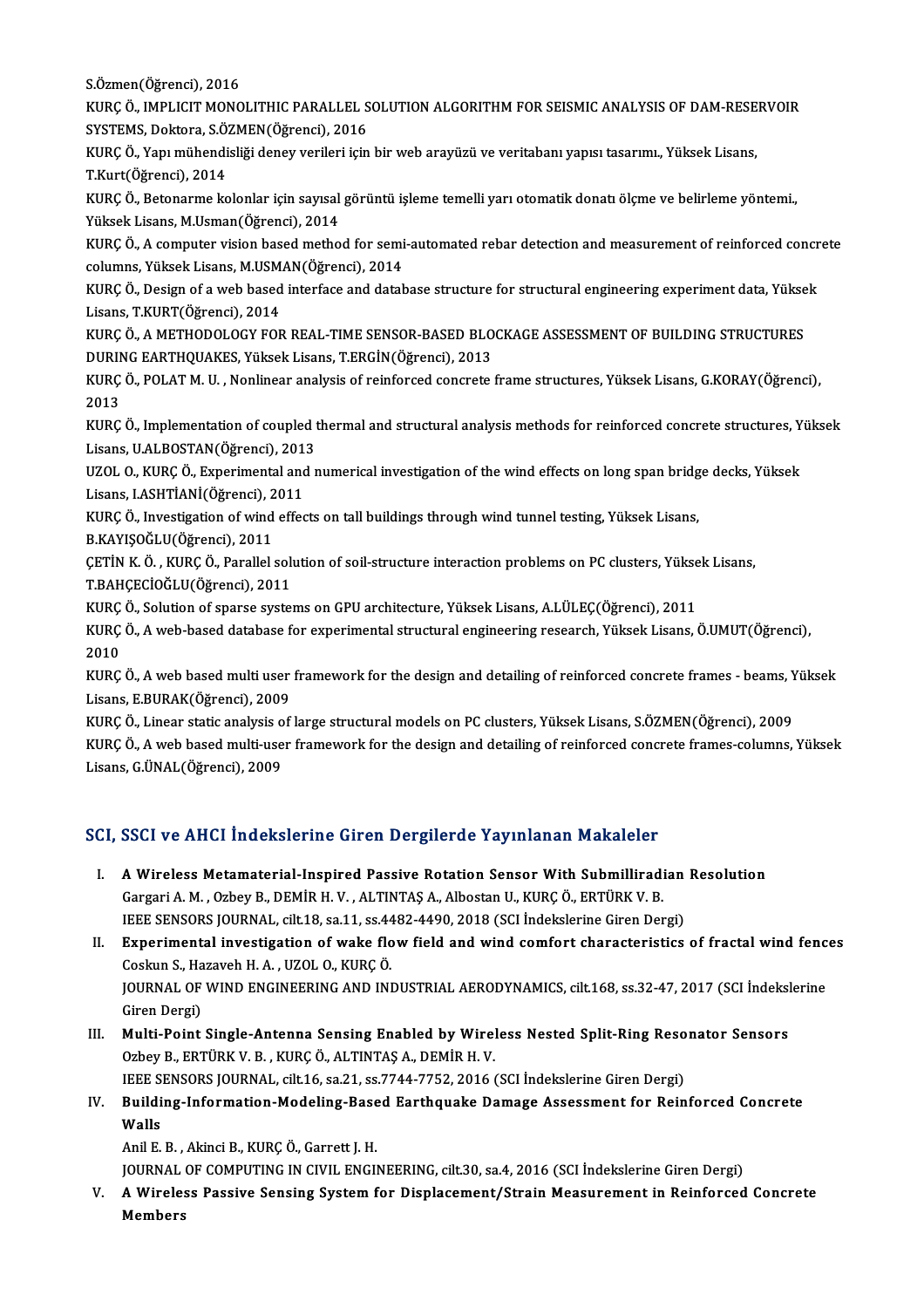Ozbey B., ERTÜRK V. B. , DEMİR H. V. , ALTINTAŞ A., KURÇÖ.<br>SENSORS, Silt 16, SS 4, 2016 (SCL İndekslerine Giren Dergi) Ozbey B., ERTÜRK V. B. , DEMİR H. V. , ALTINTAŞ A., KURÇ (<br>SENSORS, cilt.16, sa.4, 2016 (SCI İndekslerine Giren Dergi)<br>Finite Flament Modeling of a Beinforsed Generate E SENSORS, cilt.16, sa.4, 2016 (SCI Indekslerine Giren Dergi)

VI. Finite Element Modeling of a Reinforced Concrete Frame with Masonry Infill and Mesh Reinforced<br>Mortar Subjected to Earthquake Loading Redmond L., Ezzatfar P., DesRoches R., Stavridis A., Ozcebe G., KURÇÖ. EARTHQUAKE SPECTRA, cilt.32, sa.1, ss.393-414, 2016 (SCI İndekslerine Giren Dergi) Redmond L., Ezzatfar P., DesRoches R., Stavridis A., Ozcebe G., KURÇ Ö.<br>EARTHQUAKE SPECTRA, cilt.32, sa.1, ss.393-414, 2016 (SCI İndekslerine Giren Dergi)<br>VII. Information requirements for earthquake damage assessment of s EARTHQUAKE SPECTRA, cilt.32, sa.1, ss.39<br>Information requirements for earthc<br>Anil E. B. , Akinci B., Garrett J. H. , KURÇÖ.<br>ADVANGED ENGINEERING INFORMATICS Anil E. B. , Akinci B., Garrett J. H. , KURÇ Ö.<br>ADVANCED ENGINEERING INFORMATICS, cilt.30, sa.1, ss.54-64, 2016 (SCI İndekslerine Giren Dergi) Anil E. B. , Akinci B., Garrett J. H. , KURÇ Ö.<br>ADVANCED ENGINEERING INFORMATICS, cilt.30, sa.1, ss.54-64, 2016 (SCI İndekslerine Giren Dergi)<br>VIII. Wireless Sensing in Complex Electromagnetic Media: Construction Mater ADVANCED F<br>Wireless Se<br>Monitoring<br>Orboy B. DEN Wireless Sensing in Complex Electromagnetic Media:<br>Monitoring<br>Ozbey B., DEMİR H. V. , KURÇ Ö., ERTÜRK V. B. , ALTINTAŞ A.<br>JEEE SENSOPS JOUPMAL . 611:15 .89.10. SS 5545 5554 .2015 (. Monitoring<br>Ozbey B., DEMİR H. V. , KURÇ Ö., ERTÜRK V. B. , ALTINTAŞ A.<br>IEEE SENSORS JOURNAL, cilt.15, sa.10, ss.5545-5554, 2015 (SCI İndekslerine Giren Dergi) Ozbey B., DEMIR H. V., KURÇ Ö., ERTÜRK V. B., ALTINTAŞ<br>IEEE SENSORS JOURNAL, cilt.15, sa.10, ss.5545-5554, 2015<br>IX. Pseudo-dynamic testing of a concrete gravity dam **IEEE SENSORS JOURNAL, cilt.15, sa.10, ss.5545-555**<br>Pseudo-dynamic testing of a concrete gravity<br>Aldemir A., BİNİCİ B., ARICI Y., KURÇÖ., CANBAY E.<br>FARTHOUAKE ENCINEERINC & STRUCTURAL DYN Pseudo-dynamic testing of a concrete gravity dam<br>Aldemir A., BİNİCİ B., ARICI Y., KURÇ Ö., CANBAY E.<br>EARTHQUAKE ENGINEERING & STRUCTURAL DYNAMICS, cilt.44, sa.11, ss.1747-1763, 2015 (SCI İndekslerine<br>Ciron Dergi) Aldemir A., B.<br>EARTHQUAK.<br>Giren Dergi)<br>Plockage as EARTHQUAKE ENGINEERING & STRUCTURAL DYNAMICS, cilt.44, sa.11, ss.1747-1763, 2015 (SCI<br>Giren Dergi)<br>X. Blockage assessment of buildings during emergency using multiple types of sensors<br>Freen Behleven E. Guyen G. KURC Ö. ERR Giren Dergi)<br>Blockage assessment of buildings during emergency using multiple types of sen<br>Ergen Pehlevan E., Guven G., KURÇ Ö., ERBERİK M. A. , Ergin T., BİRGÖNÜL M. T. , Akinci B.<br>AUTOMATION IN CONSTRUCTION silt 40.93.71 Blockage assessment of buildings during emergency using multiple types of s<br>Ergen Pehlevan E., Guven G., KURÇ Ö., ERBERİK M. A. , Ergin T., BİRGÖNÜL M. T. , Akinci I<br>AUTOMATION IN CONSTRUCTION, cilt.49, ss.71-82, 2015 (SCI Ergen Pehlevan E., Guven G., KURÇ Ö., ERBERİK M. A. , Ergin T., BİRGÖNÜL M. T. , Akinci B.<br>AUTOMATION IN CONSTRUCTION, cilt.49, ss.71-82, 2015 (SCI İndekslerine Giren Dergi)<br>XI. Wireless Measurement of Elastic and Plastic AUTOMATION IN CONSTRUCTION, cilt.49, ss.71-82, 2015 (SCI İndekslerine Giren Dergi) Wireless Measurement of Elastic and Plastic Deformation by a Metar<br>Ozbey B., DEMİR H. V. , KURÇ Ö., ERTÜRK V. B. , ALTINTAŞ A.<br>SENSORS, cilt.14, sa.10, ss.19609-19621, 2014 (SCI İndekslerine Giren Dergi)<br>Atmospharis haunda XII. Atmospheric boundary layer simulation in a short wind tunnel<br>Shojaee S. M. N., UZOL O., KURÇ Ö. SENSORS, cilt.14, sa.10, ss.19609-1<br>Atmospheric boundary layer s<br>Shojaee S. M. N. , UZOL O., KURÇÖ.<br>INTERNATIONAL JOURNAL OF ENI Atmospheric boundary layer simulation in a short wind tunnel<br>Shojaee S. M. N. , UZOL O., KURÇ Ö.<br>INTERNATIONAL JOURNAL OF ENVIRONMENTAL SCIENCE AND TECHNOLOGY, cilt.11, sa.1, ss.59-68, 2014 (SCI<br>Indekslerine Ciren Dergi)

Shojaee S. M. N. , UZOL O.,<br>INTERNATIONAL JOURNA<br>İndekslerine Giren Dergi)<br>Wirelass Displasamant INTERNATIONAL JOURNAL OF ENVIRONMENTAL SCIENCE AND TECHNOLOGY, cilt.11, sa.1, ss.59-68, 2014 (<br>Indekslerine Giren Dergi)<br>XIII. Wireless Displacement Sensing Enabled by Metamaterial Probes for Remote Structural Health<br>M

## Indekslerine Giren Dergi)<br>XIII. Wireless Displacement Sensing Enabled by Metamaterial Probes for Remote Structural Health<br>Monitoring Wireless Displacement Sensing Enabled by Metamaterial Probes for Remote Struct<br>Monitoring<br>Ozbey B., Unal E., Ertugrul H., KURÇ Ö., Puttlitz C. M. , ERTÜRK V. B. , ALTINTAŞ A., DEMİR H. V.<br>SENSORS silt 14. se 1.58.1691.1794

Monitoring<br>Ozbey B., Unal E., Ertugrul H., KURÇ Ö., Puttlitz C. M. , ERTÜRK V. B. , ALTIN<br>SENSORS, cilt.14, sa.1, ss.1691-1704, 2014 (SCI İndekslerine Giren Dergi)<br>A semperative study en different analysis enpreasees for e

## Ozbey B., Unal E., Ertugrul H., KURÇ Ö., Puttlitz C. M. , ERTÜRK V. B. , ALTINTAŞ A., DEMİR H. V.<br>SENSORS, cilt.14, sa.1, ss.1691-1704, 2014 (SCI İndekslerine Giren Dergi)<br>XIV. A comparative study on different analysis SENSORS, cilt.14, sa.1, ss.1691-1704,<br>A comparative study on differen<br>structural walls at tall buildings<br><sup>VUDC Ö</sup> Jules A A comparative<br>structural walls<br>KURÇ Ö., Lulec A.<br>stpuctural DE

structural walls at tall buildings<br>KURÇ Ö., Lulec A.<br>STRUCTURAL DESIGN OF TALL AND SPECIAL BUILDINGS, cilt.22, sa.6, ss.485-499, 2013 (SCI İndekslerine Giren KURÇ (<br>STRUC'<br>Dergi) STRUCTURAL DESIGN OF TALL AND SPECIAL BUILDINGS, cilt.22, sa.6, ss.485-499, 2013 (SCI indekslerine Giren<br>Dergi)<br>XV. Pseudo dynamic test of a deficient reinforced concrete frame upgraded with internal steel frames<br>ÖZCELİK R

## Dergi)<br>XV. Pseudo dynamic test of a deficient reinforced concrete frame upgraded with internal steel frames<br>ÖZÇELİK R., BİNİCİ B., KURÇ Ö. Pseudo dynamic test of a deficient reinforced concrete frame upgraded with internal steel frames<br>ÖZÇELİK R., BİNİCİ B., KURÇ Ö.<br>EARTHQUAKE ENGINEERING & STRUCTURAL DYNAMICS, cilt.42, sa.5, ss.763-778, 2013 (SCI İndekslerin

ÖZÇELİ<br>EARTH<br>Dergi) EARTHQUAKE ENGINEERING & STRUCTURAL DYNAMICS, cilt.42, sa.5, ss.763-778, 2013<br>Dergi)<br>XVI. Investigation of Wind Effects on Tall Buildings through Wind Tunnel Testing<br>KUPC O. Kavisosly B. Shajgas S.M.N., UZOL O.

Dergi)<br>Investigation of Wind Effects on Tall Build<br>KURÇ Ö., Kayisoglu B., Shojaee S. M. N. , UZOL O.<br>TEKNIK DERCL silt 22.82 4.886162.6196.2012 Investigation of Wind Effects on Tall Buildings through Wind Tunnel 1<br>KURÇ Ö., Kayisoglu B., Shojaee S. M. N. , UZOL O.<br>TEKNIK DERGI, cilt.23, sa.4, ss.6163-6186, 2012 (SCI İndekslerine Giren Dergi)<br>Information Boquinoment

### KURÇ Ö., Kayisoglu B., Shojaee S. M. N. , UZOL O.<br>TEKNIK DERGI, cilt.23, sa.4, ss.6163-6186, 2012 (SCI İndekslerine Giren Dergi)<br>XVII. Information Requirements for Design and Detailing of Reinforced Concrete Frames in Mult TEKNIK DERGI, cilt.23, sa.4, ss.6163-6186, 2012 (SCI İndekslerine Giren Dergi)<br>Information Requirements for Design and Detailing of Reinforced Cor<br>Environments<br>Anil E. B., Unal G., KURC Ö. I<mark>nformation Requireme</mark><br>Environments<br>Anil E. B. , Unal G., KURÇ Ö.<br>JOUPNAL OF COMBUTING Environments<br>Anil E. B. , Unal G., KURÇ Ö.<br>JOURNAL OF COMPUTING IN CIVIL ENGINEERING, cilt.26, sa.4, ss.465-477, 2012 (SCI İndekslerine Giren Dergi)<br>Performange Evamination of Ture Seismis Stransthening Presedures by Peeud

Anil E. B. , Unal G., KURÇ Ö.<br>JOURNAL OF COMPUTING IN CIVIL ENGINEERING, cilt.26, sa.4, ss.465-477, 2012 (SCI İndekslerine Giren Derg<br>XVIII. Performance Examination of Two Seismic Strengthening Procedures by Pseudodynamic **JOURNAL OF COMPUTING IN CIVIL ENGINEERING, c**<br>Performance Examination of Two Seismic Stre<br>Kurt E. G. , KURÇ Ö., BİNİCİ B., CANBAY E., Ozcebe G.<br>JOURNAL OF STRUCTURAL ENGINEERING ASCE sil XVIII. Performance Examination of Two Seismic Strengthening Procedures by Pseudodynamic Testing<br>Kurt E. G. , KURÇ Ö., BİNİCİ B., CANBAY E., Ozcebe G.<br>JOURNAL OF STRUCTURAL ENGINEERING-ASCE, cilt.138, sa.1, ss.31-41, 2012 (

XIX. Pseudo Dynamic Testing of an RC Frame Retrofitted with Chevron Braces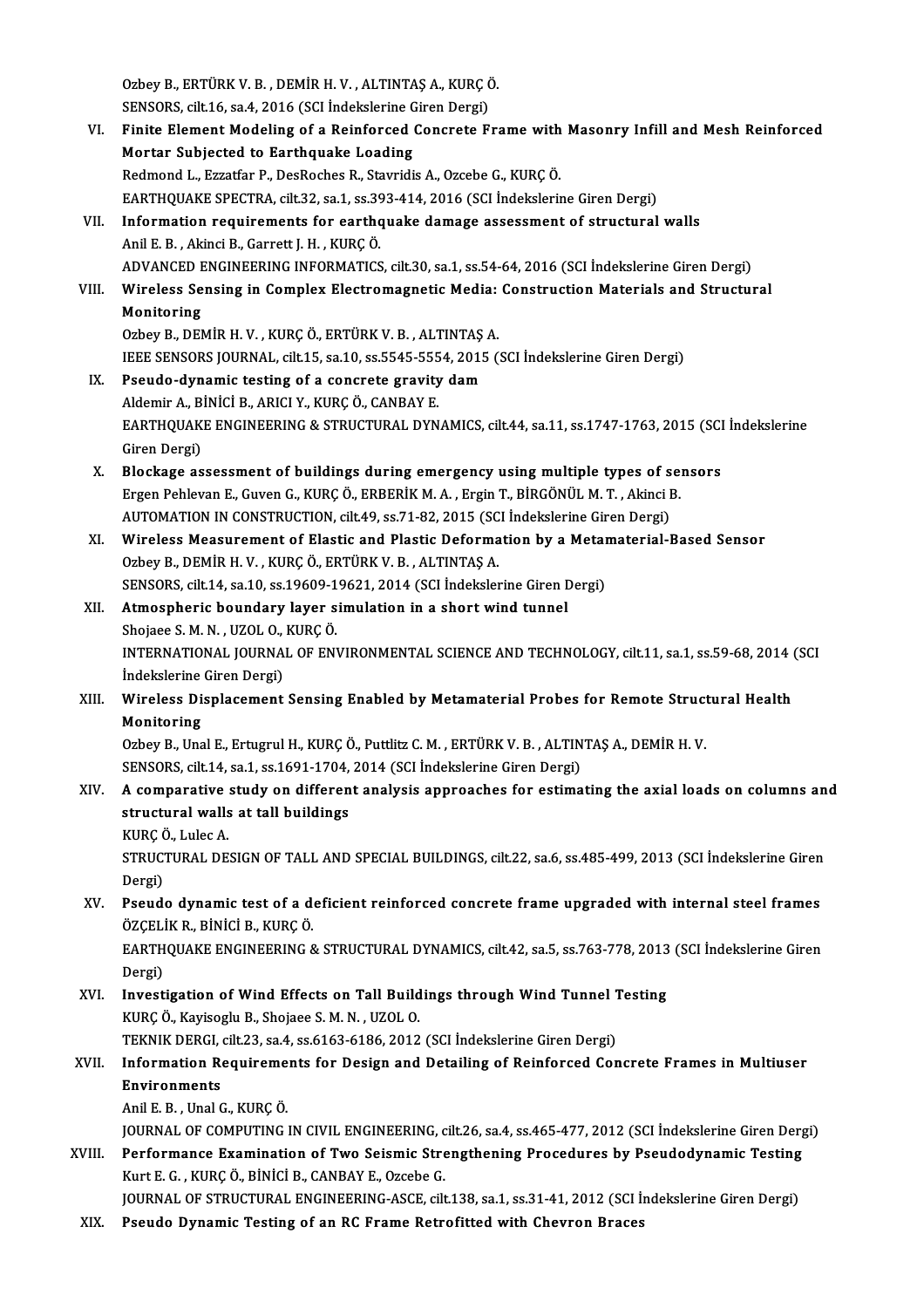ÖZÇELİKR.,BİNİCİB.,KURÇÖ.

ÖZÇELİK R., BİNİCİ B., KURÇ Ö.<br>JOURNAL OF EARTHQUAKE ENGINEERING, cilt.16, sa.4, ss.515-539, 2012 (SCI İndekslerine Giren Dergi)<br>Ontimum desisn of bish nise steel buildings using en evolution strategy integrated navallal s

- ÖZÇELİK R., BİNİCİ B., KURÇ Ö.<br>JOURNAL OF EARTHQUAKE ENGINEERING, cilt.16, sa.4, ss.515-539, 2012 (SCI İndekslerine Giren Dergi)<br>XX. Optimum design of high-rise steel buildings using an evolution strategy integrated pa JOURNAL OF EARTHQUAKE ENGINEERING, cilt.1<br>Optimum design of high-rise steel building<br>Hasançebi O., Bahcecioglu T., Kurç Ö., Saka M. P.<br>COMBUTERS & STRUCTURES, silt 80, 28.2027.20 XX. Optimum design of high-rise steel buildings using an evolution strategy integrated parallel algorithm<br>Hasançebi O., Bahcecioglu T., Kurç Ö., Saka M. P.<br>COMPUTERS & STRUCTURES, cilt.89, ss.2037-2051, 2011 (SCI İndeksler Hasançebi O., Bahcecioglu T., Kurç Ö., Saka M. P.<br>COMPUTERS & STRUCTURES, cilt.89, ss.2037-2051, 2011 (SCI İndekslerine Giren Dergi)<br>XXI. Seismic Performance of a Deficient Reinforced Concrete Test Frame with Infill Walls<br>
- Kurt E. G. , BİNİCİ B., KURÇ Ö., CANBAY E., Akpinar A., Ozcebe G.<br>EARTHQUAKE SPECTRA, cilt.27, sa.3, ss.817-834, 2011 (SCI İndekslerine Giren Dergi) Seismic Performance of a Deficient Reinforced Concrete Test Frame with In<br>Kurt E. G. , BİNİCİ B., KURÇ Ö., CANBAY E., Akpinar A., Ozcebe G.<br>EARTHQUAKE SPECTRA, cilt.27, sa.3, ss.817-834, 2011 (SCI İndekslerine Giren Dergi) Kurt E. G. , BİNİCİ B., KURÇ Ö., CANBAY E., Akpinar A., Ozcebe G.<br>EARTHQUAKE SPECTRA, cilt.27, sa.3, ss.817-834, 2011 (SCI İndekslerine Giren Dergi)<br>XXII. A Comparative Study on Structural Wall Design Approach of 2007 Turk
- EARTHQUAKE SPECTRA, cilt.27, sa.3, ss.8<br>A Comparative Study on Structural V<br>KURÇ Ö., Kayisoglu B., Lulec A., Ozcebe G.<br>TEKNIK DERCL silt 22, ss.2, SS 5487, EEQS A Comparative Study on Structural Wall Design Approach of 2007 Turk<br>URÇ Ö., Kayisoglu B., Lulec A., Ozcebe G.<br>TEKNIK DERGI, cilt.22, sa.3, ss.5487-5508, 2011 (SCI İndekslerine Giren Dergi)<br>Warklaad Distribution Eramowark f KURÇ Ö., Kayisoglu B., Lulec A., Ozcebe G.<br>TEKNIK DERGI, cilt.22, sa.3, ss.5487-5508, 2011 (SCI İndekslerine Giren Dergi)<br>XXIII. Workload Distribution Framework for the Parallel Solution of Large Structural Models on
- TEKNIK DERGI, cilt.22, sa.3, ss.5487-5508, 2011 (SCI İndekslerine Giren Dergi)<br>Workload Distribution Framework for the Parallel Solution of Large<br>Heterogeneous PC Clusters<br>KURC Ö. Heterogeneous PC Clusters Heterogeneous PC Clusters<br>KURÇ Ö.<br>JOURNAL OF COMPUTING IN CIVIL ENGINEERING, cilt.24, sa.2, ss.151-160, 2010 (SCI İndekslerine Giren Dergi)<br>A Now Ene in Strugtural Anglysis: Construction Staging
- XXIV. A New Era in Structural Analysis: Construction Staging<br>Karakaplan A., CANER A., Kurc Ö., Domanic A., Lulec A. JOURNAL OF COMPUTING IN CIVIL ENGINEERING, cilt.<br>A New Era in Structural Analysis: Construction :<br>Karakaplan A., CANER A., Kurc Ö., Domanic A., Lulec A.<br>TELNIK DEPCL silt 20, ss 4, ss 4005-4017-2000 (SCL). TEKNIK DERGI, cilt.20, sa.4, ss.4905-4917, 2009 (SCI İndekslerine Giren Dergi)
- Karakaplan A., CANER A., Kurc Ö., Domanic A., Lulec A.<br>TEKNIK DERGI, cilt.20, sa.4, ss.4905-4917, 2009 (SCI İndekslerine Giren Dergi)<br>XXV. An Efficient Parallel Solution Framework for the Linear Solution of Large Syste TEKNIK DERGI, cil<mark>l</mark><br>An Efficient Para<br>KURÇ Ö., Ozmen S.<br>Teingbue Ssiense s An Efficient Parallel Solution Framework for the Linear Solution of Large Systems on l<br>KURÇ Ö., Ozmen S.<br>Tsinghua Science and Technology, cilt.13, ss.65-70, 2008 (SCI Expanded İndekslerine Giren Dergi)<br>An iterative paralle

Tsinghua Science and Technology, cilt.13, ss.65-70, 2008 (SCI Expanded Indekslerine Giren Dergi)

KURÇ Ö., Ozmen S.<br>Tsinghua Science and Technology, cilt.13, ss.65-70, 2008 (SCI Expanded Indekslerine Giren Dergi)<br>XXVI. An iterative parallel workload balancing framework for direct condensation of substructures<br>KURÇ Ö., An iterative parallel workload balancing framework for direct condensation of substructures<br>KURÇ Ö., Will K.<br>COMPUTER METHODS IN APPLIED MECHANICS AND ENGINEERING, cilt.196, ss.2084-2096, 2007 (SCI İndekslerine<br>Ciron Dergi KURÇ Ö., Will<br>COMPUTER M<br>Giren Dergi)

# Giren Dergi)<br>Kitap & Kitap Bölümleri

itap & Kitap Bölümleri<br>I. Turkish Solar Radiation Zones for Segmental Box Girder Bridge Design Under Temperature Gradient<br>Loading pet kreat<br>Turkish<br>Loading<br>Vilmes İ Turkish Solar Radiation Zones for Seg<br>Loading<br>Yılmaz İ., ALBOSTAN U., CANER A., KURÇÖ.<br>Develenments in International Bridge Engil

Loading<br>Yılmaz İ., ALBOSTAN U., CANER A., KURÇ Ö.<br>Developments in International Bridge Engineering, Alp Caner, Polat Gülkan, Khaled Mahmoud, Editör, Springer<br>International Bublisbing, cs 77, 90, 2016. Yılmaz İ., ALBOSTAN U., CANER A., KURÇ<br>Developments in International Bridge En<br>International Publishing, ss.77-89, 2016<br>Annligation of Mosh Beinforced Mo Developments in International Bridge Engineering, Alp Caner, Polat Gülkan, Khaled Mahmoud, Editör, Springer<br>International Publishing, ss.77-89, 2016<br>II. Application of Mesh Reinforced Mortar for Performance Enhancement of

International Publishing, ss.77-89, 2016<br>Application of Mesh Reinforced Mortar for Performance Enhalt<br>EZZATFAR P., BİNİCİ B., KURÇ Ö., CANBAY E., SUCUOĞLU H., ÖZCEBE G.<br>Seismis Explustion and Pehabilitation of Structures, Application of Mesh Reinforced Mortar for Performance Enhancement of Hollow Clay Tile Infill wal<br>EZZATFAR P., BİNİCİ B., KURÇ Ö., CANBAY E., SUCUOĞLU H., ÖZCEBE G.<br>Seismic Evaluation and Rehabilitation of Structures, İlki EZZATFAR P., BINICI B., KURÇ Ö., CANBAY E., SUCUOĞLU H., ÖZCEBE G.<br>Seismic Evaluation and Rehabilitation of Structures, İlki Alper, Fardis Michael, Editör, Springer, ss.171-186, 2014<br>III. Qualification of Large Testing Fac

Seismic Evaluation and Rehabilitation of Strue<br>Qualification of Large Testing Facilities<br>KURÇ Ö., SUCUOĞLU H., Marco M., Gabriele Z.<br>Rola of Seismis Testing Facilities in Berformal Role of Seismic Testing Facilities in Performance Based Earthquake Engineering, Fardis, Michael N, Rakicevic,<br>Zoran, Editör, Springer, ss.287-303, 2012 KURÇ Ö., SUCUOĞLU H., Marco M., Gabriele<br>Role of Seismic Testing Facilities in Perforı<br>Zoran, Editör, Sprınger, ss.287-303, 2012

### Hakemli Kongre / Sempozyum Bildiri Kitaplarında Yer Alan Yayınlar

akemli Kongre / Sempozyum Bildiri Kitaplarında Yer Alan Yayınlar<br>I. Wireless Monitoring of a Structural Beam To Be Used for Post-Earthquake Damage Assessment<br>Orbey B. Kure O. Domin H. V., Erturk V. B., Altintes A. ORBETT HOLGA COMPONY AND MALLET HIMPTHENS<br>
Wireless Monitoring of a Structural Beam To Be<br>
Ozbey B., Kurc O., Demir H. V., Erturk V. B., Altintas A. Wireless Monitoring of a Structural Beam To Be Used for Post-Earthquake Damage Asses:<br>Ozbey B., Kurc O., Demir H. V. , Erturk V. B. , Altintas A.<br>2nd URSI Atlantic Radio Science Meeting (AT-RASC), Meloneras, İspanya, 28 Ma

Ozbey B., Kurc O., Demir H. V. , Erturk V. B. , Altintas A.<br>2nd URSI Atlantic Radio Science Meeting (AT-RASC), Meloneras, İspanya, 28 Mayıs - 01 Haziran 2018<br>II. Nonlinear Seismic Dam and Foundation Analysis Using Explicit 2nd URSI Atlantic Radio<br>Nonlinear Seismic D<br>Static Condensation<br>Albestan H. Babsesiast Nonlinear Seismic Dam and Foundation<br>Static Condensation<br>Albostan U., Bahcecioglu T., ARICI Y., KURÇ Ö.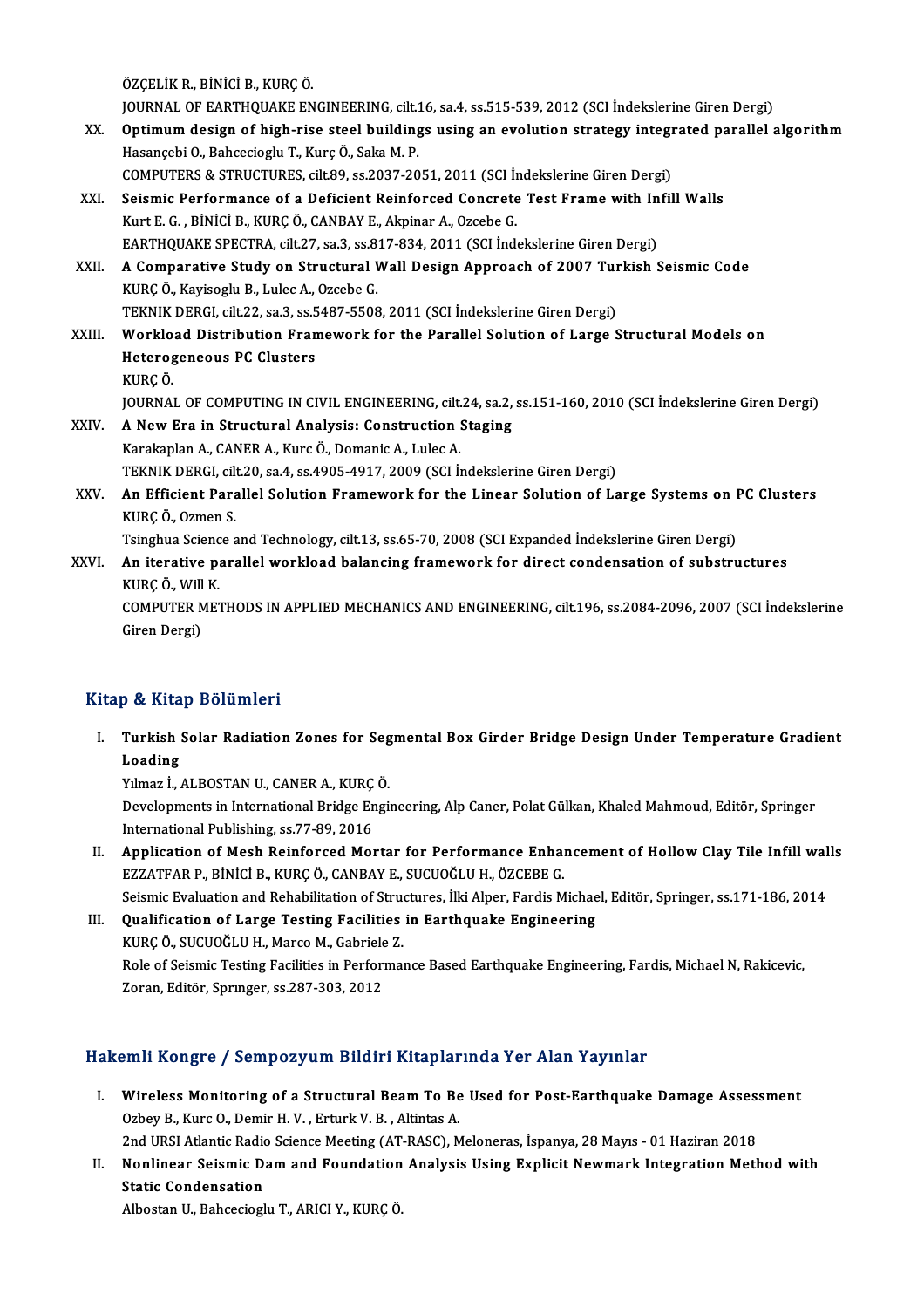10th International Conference on Structural Dynamics (EURODYN), Rome, İtalya, 10 - 13 Eylül 2017, cilt.199,<br>23.316.331 10th Internal<br>ss.316-321<br>A Novel W 10th International Conference on Structural Dynamics (EURODY)<br>
ss.316-321<br>
III. A Novel Wireless Metamaterial-Inspired Rotation Sensor<br>
Ali C EPTURK V B KURGÖ ALTINTAS A DEMIR H V

- ss.316-321<br>A Novel Wireless Metamaterial-Inspired Rotation<br>Ali G., ERTÜRK V. B. , KURÇ Ö., ALTINTAŞ A., DEMİR H. V.<br>2017 JEEE AR S Sympesium an Antannas and Proposati 111. A Novel Wireless Metamaterial-Inspired Rotation Sensor<br>Ali G., ERTÜRK V. B. , KURÇ Ö., ALTINTAŞ A., DEMİR H. V.<br>2017 IEEE AP-S Symposium on Antennas and Propagation and USNC-URSI Radio Science Meeting, 9 - 14 Temmuz<br>2 Ali G.,<br>2017<br>2017<br>An El 2017 IEEE AP-S Symposium on Antennas and Propagation and USNC-URSI Radio Science Meeting, 9 - 14 Temmuz<br>2017<br>IV. An Electromagnetic Sensing System Incorporating Multiple Probes and Single Antenna for Wireless<br>Structural Ha
- 2017<br>An Electromagnetic Sensing S<br>Structural Health Monitoring<br>Orbey B. ALTINTAS A. DEMIP H Structural Health Monitoring<br>Ozbey B., ALTINTAŞ A., DEMİR H. V. , ERTÜRK V. B. , KURÇ Ö.<br>11th European Conference on Antennas and Propagation (EUCAP), Paris, Fransa, 19 - 24 Mart 2017<br>Annligation of 2D Digital Image Correl

Structural Health Monitoring<br>Ozbey B., ALTINTAŞ A., DEMİR H. V., ERTÜRK V. B., KURÇÖ.

Ozbey B., ALTINTAŞ A., DEMİR H. V. , ERTÜRK V. B. , KURÇ Ö.<br>11th European Conference on Antennas and Propagation (EUCAP), Paris, Fransa, 19 - 24 Mart 2017<br>11. Application of 2D Digital Image Correlation Three Point Flexure 11th European Confere<br>Application of 2D Di<br>ALBOSTAN U., KURÇÖ.<br>Application of 2D Digits Application of 2D Digital Image Correlation Three Point Flexure Test of Reinforced Concrete Beam<br>ALBOSTAN U., KURÇ Ö.<br>Application of 2D Digital Image Correlation: Three Point Flexure Test of Reinforced Concrete Beam, 21 -

ALBOSTAN U., KURÇ Ö.<br>Application of 2D Digital Image Correlation: Three Point Flexure Test of Reinforced Concrete Beam, 21 - 23 Eylül<br>2016 Application of 2D Digital Image Correlation: Three Point Flexure Test of Reinforced Concrete Beam, 21 - 23 Ey<br>2016<br>VI. Development of a software suite for the structural analysis and design of concrete gravity dams<br>Altuž A

AltuğA.,ARICIY.,BİNİCİB.,KURÇÖ. Development of a software suite for the structural analysis and design of concrete gravity<br>Altuğ A., ARICI Y., BİNİCİ B., KURÇ Ö.<br>ICOLD 25th Congress/ICOLD 83rd Annual Meeting Symposium Hydropower' 15, 13 - 20 Haziran 2015

ICOLD 25th Congress/ICOLD 83rd Annual Meeting Symposium Hydropower' 15, 13 - 20 Haziran 2015

VII. A Cloud Based Workflow for a Finite Element Analysis Preprocessor<br>KURT T., ARICI Y., KURC Ö. A Cloud Based Workflow for a Finite Element Analysis Preprocessor<br>KURT T., ARICI Y., KURÇ Ö.<br>Fourth International Conference on Parallel, Distributed, Grid and Cloud Computing for Engineering, 24 - 27 Mart<br>2015

EURT<br>Fourt<br>2015<br>PE Di Fourth International Conference on Parallel, Distributed, Grid and Cloud Computing for Engineerin<br>2015<br>VIII. RF Displacement and Strain Sensing System for Wireless Structural Health Monitoring<br>20 November 20 November 1 Vir

2015<br>RF Displacement and Strain Sensing System for Wirel<br>Ozbey B., KURÇ Ö., DEMİR H. V. , ERTÜRK V. B. , ALTINTAŞ A.<br>USNC URSI Padia Science Meeting (Joint with AP S Symnesiu VIII. RF Displacement and Strain Sensing System for Wireless Structural Health Monitoring<br>Ozbey B., KURÇ Ö., DEMİR H. V., ERTÜRK V. B., ALTINTAŞ A.<br>USNC-URSI Radio Science Meeting (Joint with AP-S Symposium) Proceedings, V Ozbey B., KUF<br>USNC-URSI R.<br>2015, ss.214<br>Turkich Sols

USNC-URSI Radio Science Meeting (Joint with AP-S Symposium) Proceedings, Vancouver, Kanada, 19 Temmuz<br>2015, ss.214<br>IX. Turkish Solar Radiation Zones for Segmental Box Girder Bridge Design Under Temperature Gradient

2015, ss.2<br>Turkish<br>Loading<br>VU MAZ A Turkish Solar Radiation Zones for Seg<br>Loading<br>YILMAZ A., Albostan U., CANER A., KURÇÖ.<br>Istanbul Bridge Conference Türkiye 11, 1 Loading<br>YILMAZ A., Albostan U., CANER A., KURÇ Ö.<br>Istanbul Bridge Conference, Türkiye, 11 - 13 Ağustos 2014, cilt.9, ss.77-89<br>Reaude dynamis test results of a sensyste sreuity dam

YILMAZ A., Albostan U., CANER A., KURÇ Ö.<br>Istanbul Bridge Conference, Türkiye, 11 - 13 Ağustos 2014, cilt.<br>X. Pseudo dynamic test results of a concrete gravity dam Istanbul Bridge Conference, Türkiye, 11 - 13 Ağust<br>Pseudo dynamic test results of a concrete gr<br>Aldemir A., BİNİCİ B., CANBAY E., KURÇÖ., ARICI Y.<br>10th U.S. National Conference on Farthauelia Engir

Pseudo dynamic test results of a concrete gravity dam<br>Aldemir A., BİNİCİ B., CANBAY E., KURÇ Ö., ARICI Y.<br>10th U.S. National Conference on Earthquake Engineering: Frontiers of Earthquake Engineering, NCEE 2014,<br>Alaska Amer Aldemir A., BİNİCİ B., CANBAY E., KURÇ Ö., ARICI Y.<br>10th U.S. National Conference on Earthquake Engineering:<br>Alaska, Amerika Birleşik Devletleri, 21 - 25 Temmuz 2014<br>Bennesentation of damage information for post een 10th U.S. National Conference on Earthquake Engineering: Frontiers of Earthquake Engineering, NCEE 2014<br>Alaska, Amerika Birleşik Devletleri, 21 - 25 Temmuz 2014<br>XI. Representation of damage information for post-earthquake

## Alaska, Amerika Birleşik Devletleri, 21 - 25 Temmuz 2014<br>Representation of damage information for post-ear<br>concrete frames<br>Anl E. B. , Akıncı B., Garett J., KURÇ Ö. XI. Representation of damage information for post-earthquake damage assessment of reinforced

2013ASCEInternationalWorkshop onComputing inCivilEngineering,23 -25Haziran2013

Anıl E. B. , Akıncı B., Garett J., KURÇ Ö.<br>2013 ASCE International Workshop on Computing in Civil Engineering, 23 - 25 Haziran 2013<br>XII. Characterization of laser scanners for detecting cracks for post-earthquake damag 2013 ASCE International Workshop on Contracterization of laser scanners fo<br>Anil E. B. , Akinci B., Garrett J. H. , KURÇÖ.<br>20th International Symnosium on Autema Characterization of laser scanners for detecting cracks for post-earthquake damage inspection<br>Anil E. B. , Akinci B., Garrett J. H. , KURÇ Ö.<br>30th International Symposium on Automation and Robotics in Construction and Mini Anil E. B. , Akinci B., Garrett J. H. , KURÇ Ö.<br>30th International Symposium on Automation and Robotics in Construction and Mining, ISARC 2013, Held in<br>Conjunction with the 23rd World Mining Congress, Montreal, Kanada, 11

30th International Symposium on Automation and Robotics in Construction and Mining, ISARC 2013, Held in<br>Conjunction with the 23rd World Mining Congress, Montreal, Kanada, 11 - 15 Ağustos 2013, ss.313-320<br>XIII. Performance

## Conjunction with the 23rd World M<br>Performance assessment of RC<br>pseudo dynamic test protocols<br>Frastfor B, Pinici B, VIIPC Ö, CAN Performance assessment of RC frames with HCT brick infi<br>pseudo dynamic test protocols<br>Ezzatfar P., BİNİCİ B., KURÇ Ö., CANBAY E., Sucuoğlu H., Özcebe G.<br>Eth International Conference on Advances in Evnerimental Struct

Ezzatfar P., BİNİCİ B., KURÇ Ö., CANBAY E., Sucuoğlu H., Özcebe G.

pseudo dynamic test protocols<br>Ezzatfar P., BİNİCİ B., KURÇ Ö., CANBAY E., Sucuoğlu H., Özcebe G.<br>5th International Conference on Advances in Experimental Structural Engineering, AESE 2013, Taipei, Tayvan, 8 -<br>09 Kasım 2013 5th International Conference on Advances in Experimental Structural Engineering, AESE 2013, Taipei, Taipei, Ta<br>09 Kasım 2013<br>XIV. Multisensor data fusion for determining hallway blockages in a building during evacuation<br>Cu

- 09 Kasım 2013<br>Multisensor data fusion for determining hallway blockages<br>Guven G., Ergen E., Ozbas B., Erberik M. A. , Kurc Ö., BİRGÖNÜL M. T.<br>2012 ASCE International Werksber en Computing in Civil Engineeri Multisensor data fusion for determining hallway blockages in a building during evacuation<br>Guven G., Ergen E., Ozbas B., Erberik M. A. , Kurc Ö., BİRGÖNÜL M. T.<br>2013 ASCE International Workshop on Computing in Civil Enginee Guven G., Ergen E., Ozbas B., Erberik M. A. , Kurc Ö., B.<br>2013 ASCE International Workshop on Computing in<br>Birleşik Devletleri, 23 - 25 Haziran 2013, ss.717-724<br>Pest disaster sansar based sandition assessme 2013 ASCE International Workshop on Computing in Civil Engineering, IWCCE 2013, Los Angeles, CA, Amerika<br>Birleşik Devletleri, 23 - 25 Haziran 2013, ss.717-724<br>XV. Post disaster sensor based condition assessment of buil
-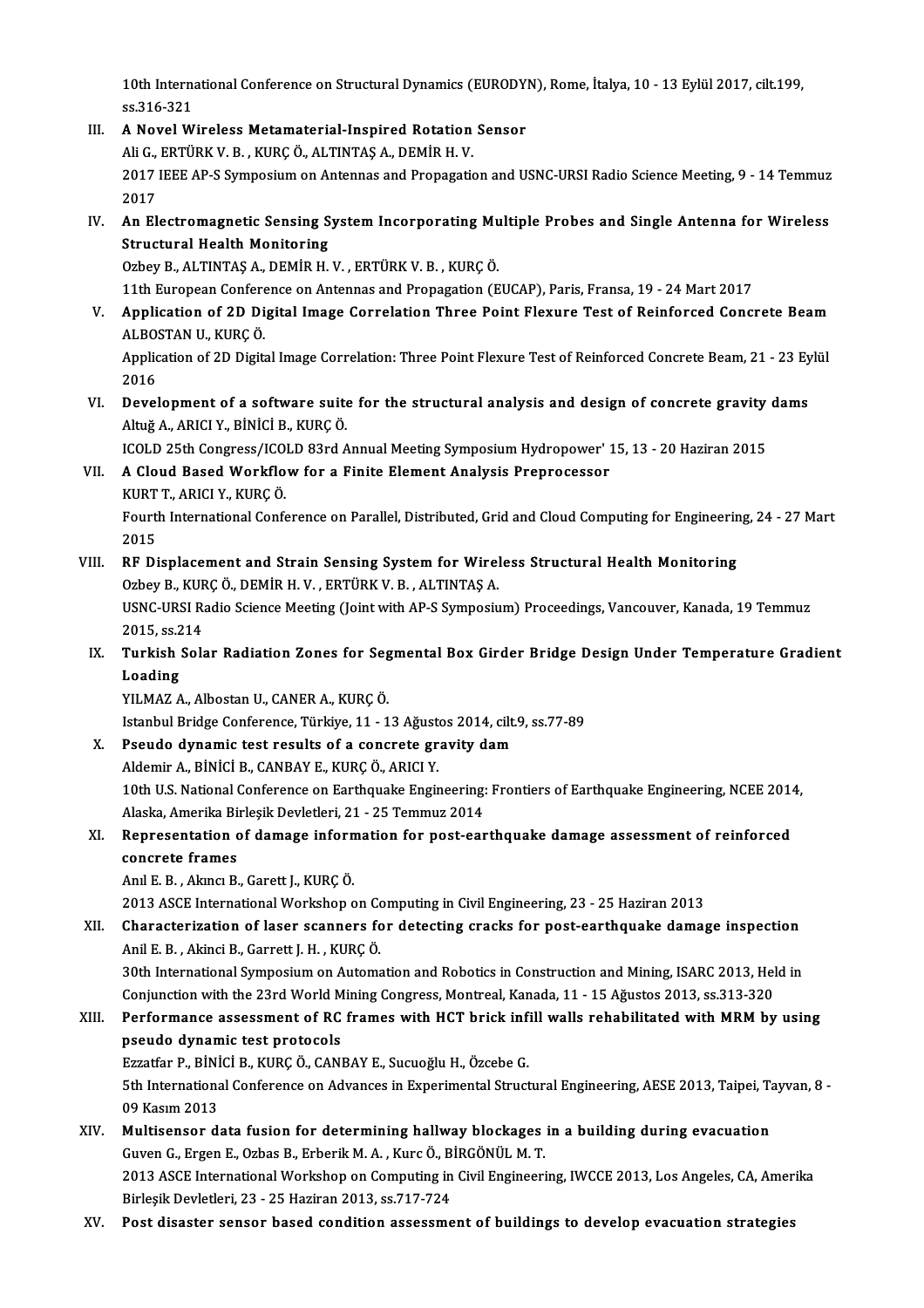Ergin T., Balta S., ERBERİK M. A., KURÇÖ., ERGEN PEHLEVAN E., BİRGÖNÜL M. T. Ergin T., Balta S., ERBERİK M. A. , KURÇ Ö., ERGEN PEHLEVAN E., BİRGÖNÜL M. T.<br>Fourteenth International Conference on Computing in Civil and Building Engineering, 27 - 29 Ocak 2012<br>Previding guidanee for evocuation during Ergin T., Balta S., ERBERİK M. A. , KURÇ Ö., ERGEN PEHLEVAN E., BİRGÖNÜL M. T.<br>Fourteenth International Conference on Computing in Civil and Building Engineering, 27 - 29 Ocak 2012<br>XVI. Providing guidance for evacuation du Fourteenth International C<br>Providing guidance for<br>assessment of facilities<br>CÜVEN ISIN C. ERCEN PEL Providing guidance for evacuation during emergency based on a real time damage and vulnerability<br>assessment of facilities<br>GÜVEN IŞIN G., ERGEN PEHLEVAN E., ERBERİK M. A. , KURÇ Ö., BİRGÖNÜL M. T. ASCE International Conference on Computing in Civil Engineering, 17 - 20 Haziran 2012 GÜVEN IŞIN G., ERGEN PEHLEVAN E., ERBERİK M. A., KURÇ Ö., BİRGÖNÜL M. T.<br>ASCE International Conference on Computing in Civil Engineering, 17 - 20 Haziran 20<br>XVII. Comparisons of different retrofit techniques with pseudo dy ASCE International Conference on Computing in C<br>Comparisons of different retrofit techniques<br>Ozcebe G., BİNİCİ B., KURÇÖ., KURT E., CANBAY E.<br>Oth US National and 10th Canadian Conference on 0zcebe G., BİNİCİ B., KURÇ Ö., KURT E., CANBAY E.<br>9th US National and 10th Canadian Conference on Earthquake Engineering 2010, Including Papers from the 4th Ozcebe G., BİNİCİ B., KURÇ Ö., KURT E., CANBAY E.<br>9th US National and 10th Canadian Conference on Earthquake Engineering 2010, Including Pape<br>International Tsunami Symposium, Toronto, Kanada, 25 - 29 Temmuz 2010, cilt.2, s 9th US National and 10th Canadian Conference on Earthquake Engineering 2010, Include<br>International Tsunami Symposium, Toronto, Kanada, 25 - 29 Temmuz 2010, cilt.2, ss.13<br>XVIII. Qualification of Large Testing Facilities in International Tsunami Symposium, Toronto, I<br>**Qualification of Large Testing Facilities**<br>KURÇ Ö., SUCUOĞLU H., Molinari M., Zanon G.<br>Workshop on the Pole of Pessensh Infrestrue Qualification of Large Testing Facilities in Earthquake Engineering Research<br>KURÇ Ö., SUCUOĞLU H., Molinari M., Zanon G.<br>Workshop on the Role of Research Infrastructures in Performance-Based Earthquake Engineering, Ohrid, KURÇ Ö., SUCUOĞLU H., Molinari M., Zanon G.<br>Workshop on the Role of Research Infrastructure<br>Makedonya, 2 - 03 Eylül 2010, cilt.22, ss.287-303<br>Performanee comporisone of seismis assess Workshop on the Role of Research Infrastructures in Performance-Based Earthquake Engineering, Ohrid,<br>Makedonya, 2 - 03 Eylül 2010, cilt.22, ss.287-303<br>XIX. Performance comparisons of seismic assessment methods with PSD tes Makedo<br>Perfor<br>frame Performance comparisons of seismic assessment meth<br>frame<br>Ozcebe G., KURT E., BİNİCİ B., KURÇ Ö., CANBAY E., Akpinar U.<br>2000 ATC and SEL Conference on Improving the Seismic Borfo frame<br>Ozcebe G., KURT E., BİNİCİ B., KURÇ Ö., CANBAY E., Akpinar U.<br>2009 ATC and SEI Conference on Improving the Seismic Performance of Existing Buildings and Other Structures,<br>San Exangiase, CA. Amerika Birlesik Devletler Ozcebe G., KURT E., BİNİCİ B., KURÇ Ö., CANBAY E., Akpinar U.<br>2009 ATC and SEI Conference on Improving the Seismic Performance of Exist<br>San Francisco, CA, Amerika Birleşik Devletleri, 9 - 11 Aralık 2009, ss.319-330<br>Ontimum 2009 ATC and SEI Conference on Improving the Seismic Performance of Existing Buildings and Other Structures,<br>San Francisco, CA, Amerika Birleşik Devletleri, 9 - 11 Aralık 2009, ss.319-330<br>XX. Optimum design of high-rise st San Francisco, CA, Amerika Birleşik Devletleri, 9<br>**Optimum design of high-rise steel building**<br>HASANÇEBİ O., Bahçecioğlu T., KURÇ Ö., Saka M.<br>12th International Conference on Civil Structur. 0ptimum design of high-rise steel buildings using an evolution strategy integrated parallel algorith<br>HASANÇEBİ 0., Bahçecioğlu T., KURÇ Ö., Saka M.<br>12th International Conference on Civil, Structural and Environmental Engin HASANÇEBİ O., Bahçecioğlu T., KURÇ Ö., Saka M.<br>12th International Conference on Civil, Structural and Environmental Engineering Computing, CC 2009, Funchal,<br>Portekiz, 1 - 04 Eylül 2009 12th International Conference on Civil, Structural and Environmental Engineering Computing, C<br>Portekiz, 1 - 04 Eylül 2009<br>XXI. The St. Regis hotel and residence (Atlanta, GA) - Analysis, design, and construction<br>Watson N.A Portekiz, 1 - 04 Eylül 2009<br>The St. Regis hotel and residence (Atlanta, GA) - 1<br>Watson N. A. , KURÇ Ö., Luangvilai K., Celik O., Ocon M. R.<br>2009 Structures Congress - Don't Mess uith Structurel E The St. Regis hotel and residence (Atlanta, GA) - Analysis, design, and construction<br>Watson N. A. , KURÇ Ö., Luangvilai K., Celik O., Ocon M. R.<br>2009 Structures Congress - Don't Mess with Structural Engineers: Expanding Ou Watson N. A. , KURÇ Ö., Luangvilai K., Celik O., Ocon 1<br>2009 Structures Congress - Don't Mess with Structu<br>Devletleri, 30 Nisan - 02 Mayıs 2009, ss.2328-2336<br>A Comporative Study on Two Different Dipect Devletleri, 30 Nisan - 02 Mayıs 2009, ss.2328-2336<br>XXII. A Comparative Study on Two Different Direct Parallel Solution Strategies for Large-Scale Problems Devletleri, 30 Nisan - 02 Mayıs 20<br>**A Comparative Study on Two**<br>Bahcecioglu T., Ozmen S., KURÇ Ö.<br>1st International Conference on B 1st International Conference on Parallel, Distributed and Grid Computing for Engineering, Pecs, Macaristan, 6 - 08<br>Nisan 2009, ss.568-580 Bahcecioglu T., Ozmen S.<br>1st International Confer<br>Nisan 2009, ss.568-580<br>Parallal linear solutio 1st International Conference on Parallel, Distributed and Grid Computing for Engine<br>Nisan 2009, ss.568-580<br>XXIII. Parallel linear solution of large structures on heterogeneous PC clusters<br>VIIDC Ö. Will V Nisan 2009, ss.5<br><mark>Parallel linear</mark><br>KURÇ Ö., Will K.<br>Eth Internations Parallel linear solution of large structures on heterogeneous PC clusters<br>KURÇ Ö., Will K.<br>5th International Conference on Engineering Computational Technology, ECT 2006, Las Palmas de Gran Canaria,<br>Ispanya 12, 15 Fylül 20 KURÇ Ö., Will K.<br>5th International Conferenc<br>İspanya, 12 - 15 Eylül 2006<br>A substrusture based ne 5th International Conference on Engineering Computational Technology, ECT 2006, Las Palmas de Gran Cana<br>İspanya, 12 - 15 Eylül 2006<br>XXIV. A substructure based parallel linear solution framework for structural systems havin loading 12 - 15 Eylül 2006<br>A substructure based pa<br>loading cases A substructure based parallel linear solution framework for structural systems having multiple 2005 ASCE International Conference on Computing in Civil Engineering, Cancun, Meksika, 12 - 15 Temmuz 2005, ss.765-775 Kurc Ö., Will K.

#### Desteklenen Projeler

Desteklenen Projeler<br>KURÇ Ö., ALBOSTAN U., Yükseköğretim Kurumları Destekli Proje, 2 Boyutlu Beton Elemanların Büzüşme Birim Yer<br>Değiştinme Ölgümü isin Cözüntü Karelasyan Yönteminin Hassesiyetinin Sınanması, 2017, Dayam Ed Değiştirmen in Teyerer<br>KURÇ Ö., ALBOSTAN U., Yükseköğretim Kurumları Destekli Proje, 2 Boyutlu Beton Elemanların Büzüşme l<br>Değiştirme Ölçümü için Görüntü Korelasyon Yönteminin Hassasiyetinin Sınanması, 2017 - Devam Ediyor<br> KURÇ Ö., ALBOSTAN U., Yükseköğretim Kurumları Destekli Proje, 2 Boyutlu Beton Elemanların Büzüşme Birim Yer<br>Değiştirme Ölçümü için Görüntü Korelasyon Yönteminin Hassasiyetinin Sınanması, 2017 - Devam Ediyor<br>KURÇ Ö., ALBOST Değiştirme Ölçümü için Görüntü Korelasyon Yönteminin Hassasiyetinin Sınanması, 2017 - Devam Ediyor<br>KURÇ Ö., ALBOSTAN U., Yükseköğretim Kurumları Destekli Proje, Birim Yerdeğiştirme Ölçümü için Görüntü Korelasyon<br>Yönteminin

KURÇÖ., Yükseköğretim Kurumları Destekli Proje, Yüksek Binalarda Rüzgar Etkilerinin İncelenmesi, 2009 - 2011